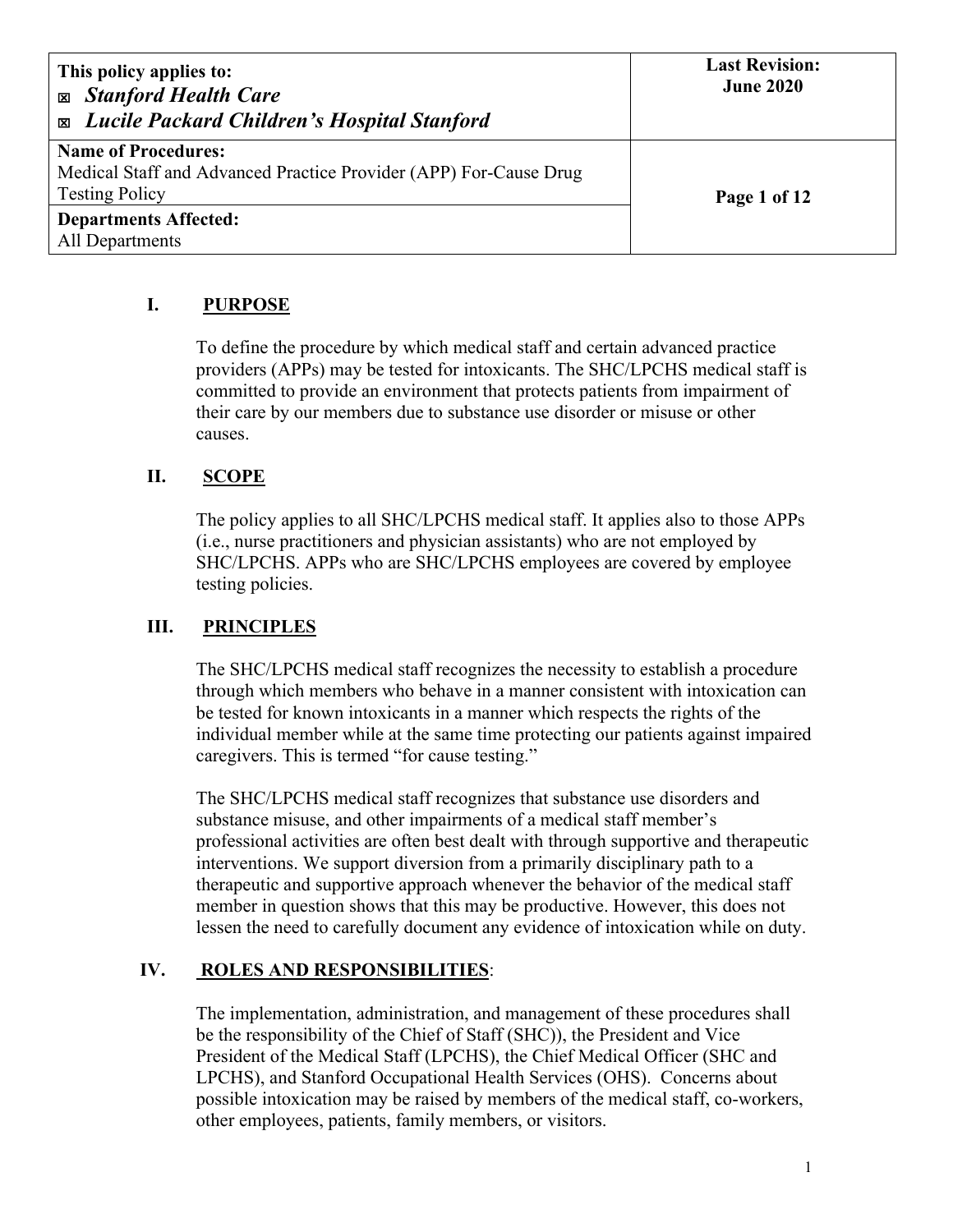| This policy applies to:<br><b>Exp. Stanford Health Care</b><br><b>Exable 21 Lucile Packard Children's Hospital Stanford</b> | <b>Last Revision:</b><br><b>June 2020</b> |
|-----------------------------------------------------------------------------------------------------------------------------|-------------------------------------------|
| <b>Name of Procedures:</b><br>Medical Staff and Advanced Practice Provider (APP) For-Cause Drug                             |                                           |
| <b>Testing Policy</b>                                                                                                       | Page 2 of 12                              |
| <b>Departments Affected:</b>                                                                                                |                                           |
| All Departments                                                                                                             |                                           |

# **V. VALID CAUSE**

Valid causes for concern include the following:

- 1. Practitioner has sustained a work-related accident or injury which alone, or in combination with other observations listed below, might lead a reasonable observer to suspect intoxication of some kind.
- 2. Practitioner has been involved in a clinical incident which alone, or in combination with other observations listed below, might lead a reasonable observer to suspect intoxication of some kind.
- 3. Practitioner has otherwise unexplained difficulty with movements, balance, or coordination which alone, or in combination with other observations listed below, might lead a reasonable observer to suspect intoxication of some kind.
	- a. Loss of balance
	- b. Stumbling
	- c. Staggering
	- d. Leaning on objects for support
- 4. Practitioner's conduct, speech, content of speech, or slurring of words which, if not otherwise explained, justifies a reasonable concern about intoxication of some sort.
- 5. Physical appearance which, if not otherwise explained, justifies a reasonable concern about intoxication of some sort; e.g.:
	- a. Eyes red or glassy or in combination with other systems
	- b. Pupillary changes (small-pinpoint or dilated)
	- c. Unkempt
- 6. Direct evidence of possible alcohol/drug use at work:

a. There is odor of alcohol on practitioner's breath

b. Practitioner observed or discovered to be in possession of intoxicants or related paraphernalia on day of accident/injury

c. Practitioner witnessed to be using alcohol or other intoxicants before or while on duty.

7. Practitioner appears to have impaired judgment, concentration or ability to attend to current patient care tasks.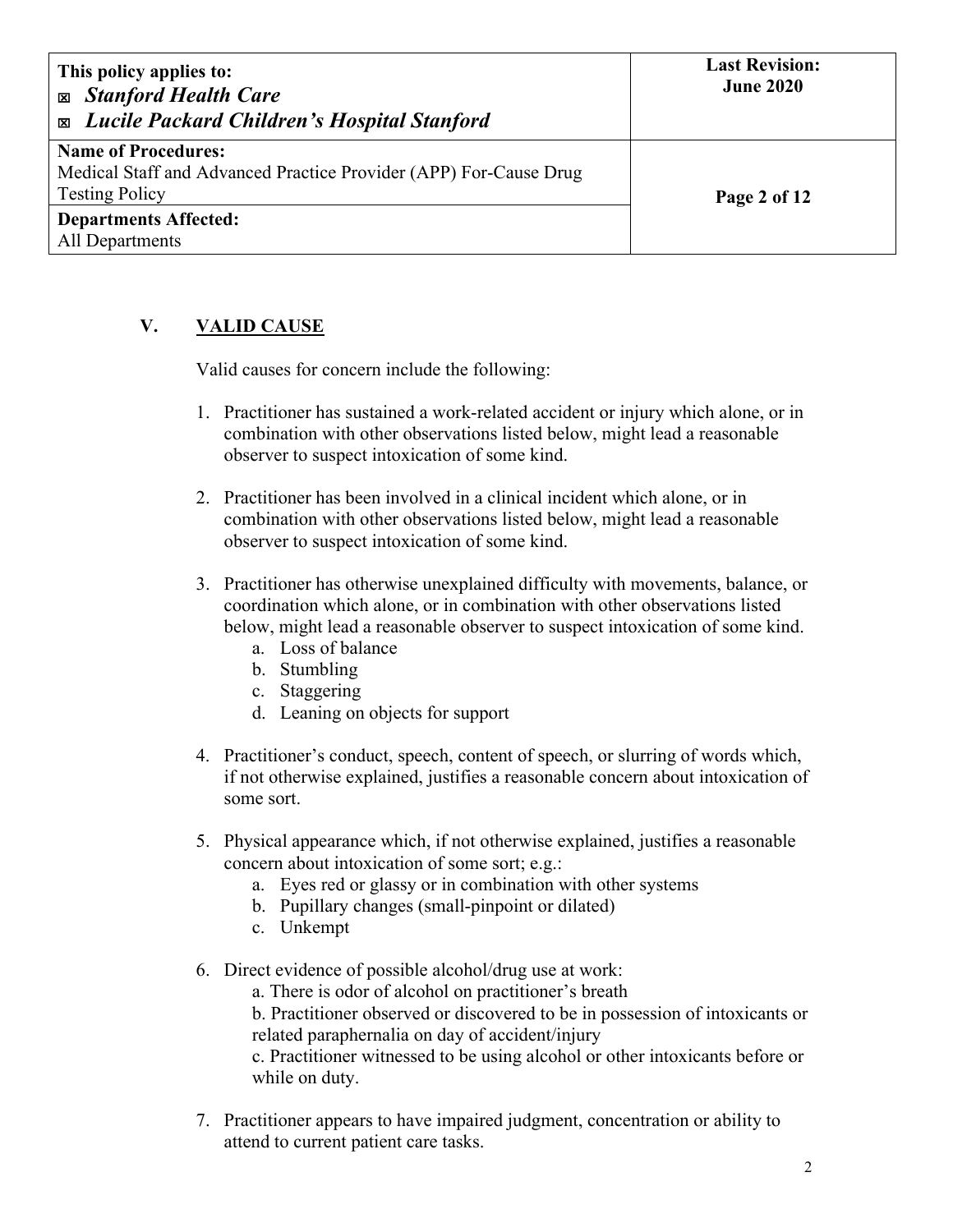| This policy applies to:<br><b>Exp. Stanford Health Care</b><br><b>Exable 21 Lucile Packard Children's Hospital Stanford</b> | <b>Last Revision:</b><br><b>June 2020</b> |
|-----------------------------------------------------------------------------------------------------------------------------|-------------------------------------------|
| <b>Name of Procedures:</b>                                                                                                  |                                           |
| Medical Staff and Advanced Practice Provider (APP) For-Cause Drug                                                           |                                           |
| <b>Testing Policy</b>                                                                                                       | Page 3 of 12                              |
| <b>Departments Affected:</b>                                                                                                |                                           |
| All Departments                                                                                                             |                                           |

8. Practitioner appears compromised and presents a hazard to patients, others, and/or self; or exhibits any pattern of behavior that justifies a reasonable concern about intoxication of any sort.

### **VI. GENERAL PROCEDURES**

Any SHC/LPCHS medical staff member or employee who is concerned about possible intoxication or other acute impairment of a medical staff member or APP, or who is informed of such a concern, should immediately activate the Chain of Command (COC). See **Appendix A**. OHS (available on SHC/LPCHS pager **17849**) should also be contacted immediately to initiate the procedures for for-cause testing. It is critical to call OHS - not the SHC/LPCHS Clinical Laboratory.

- 1. If the OHS representative arrives before the representative of the Medical Staff COC, he/she should await instructions from that representative.
- 2. While waiting for the arrival of the representative of the Medical Staff COC, all reasonable attempts should be made to dissuade the possibly impaired individual from leaving the area, including contacting security if it appears an impaired individual intends to operate a motor vehicle. The individual in question should not be left alone or unobserved. No physical force may be used to restrain the individual.
- 3. A determination that for-cause testing is indicated should normally be made by two persons on the COC list, including at least one elected representative of the medical staff. However, if efforts to contact a second person (or an elected representative) are unsuccessful and threaten to significantly delay testing, for-cause testing may then be invoked by:
	- a. a single member of the COC;
	- b. two or more non-elected members; or
	- c. designees of the Service Chief (Division Chief, Section Chief, Clinic Chief, or Director).
- 4. The person(s) responsible for determining that for-cause testing is necessary should document behaviors observed, decisions made, and witnesses to the event(s) and forward to the Chief of Staff (SHC) or the President of the Medical Staff (LPCHS), as appropriate.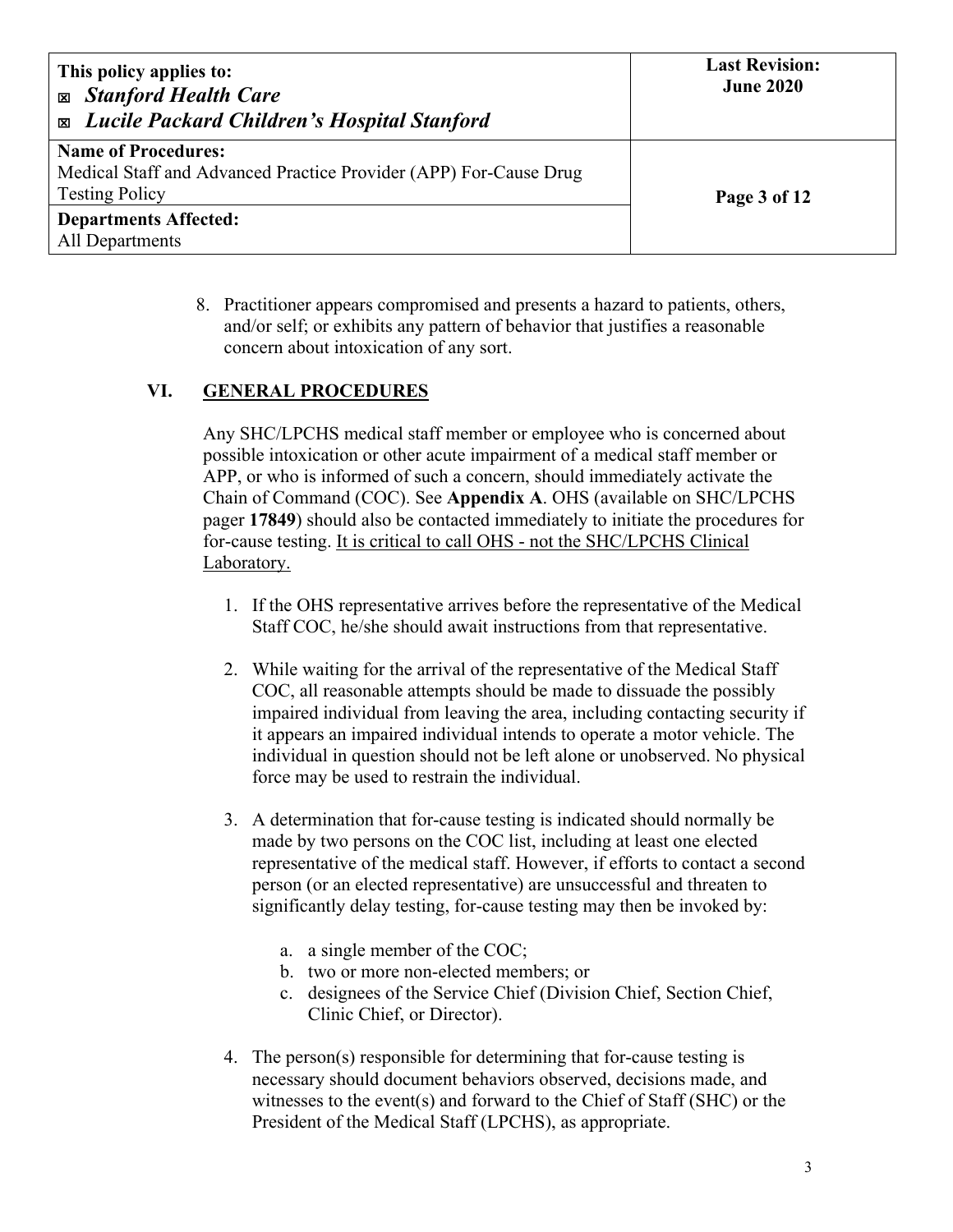| This policy applies to:<br><b>Exp. Stanford Health Care</b><br><b>Exable 2</b> Lucile Packard Children's Hospital Stanford | <b>Last Revision:</b><br><b>June 2020</b> |
|----------------------------------------------------------------------------------------------------------------------------|-------------------------------------------|
| <b>Name of Procedures:</b><br>Medical Staff and Advanced Practice Provider (APP) For-Cause Drug<br><b>Testing Policy</b>   | Page 4 of 12                              |
| <b>Departments Affected:</b><br>All Departments                                                                            |                                           |

- 5. Consent for testing should be obtained only by the representative of the Medical Staff COC, after it is confirmed that testing is indicated. Consent may be verbal and is confirmed by the cooperation of the individual being tested.
- 6. If testing is determined to be indicated and a medical staff member should refuse testing, the Chief of Staff (SHC) or President of the Medical Staff (LPCHS), as appropriate, or designee will be immediately informed. Refusal of testing may be considered in the overall assessment of any discipline warranted under the procedures outlined in the Medical Staff Bylaws.
- 7. The representative(s) of the Medical Staff COC will determine whether the medical staff member may return to duty pending the results of the confirmation testing.
- 8. Arrangements must be made for a member thought to be impaired by drugs or alcohol to be escorted by a colleague, friend, or family member to a treatment facility or home. If assistance is refused, the Security Department must be contacted to help prevent the individual from operating a motor vehicle while appearing impaired.

### **VII. SCOPE AND INTENT OF TESTING**

Testing will be performed for all known and commonly used intoxicants for which reliable testing is available. Although currently available lab tests often are considered "positive" for levels of intoxicants which are clinically insignificant, the SHC/LPCHS Medical Staff will interpret a test as "positive" in assessing the cause of a specific incident only when the test shows levels which it deems consistent with an intoxicating effect. Lower levels are of course significant for individuals who are already known to be in a diversion program for substance use disorder, but otherwise will not in and of themselves be considered as evidence of acute or chronic impairment, nor used as the sole basis for Medical Staff disciplinary action.

Positive *screening* tests may, however, be used to justify *temporary* suspension of privileges even if they are not able to distinguish between remote use and current intoxication.

Whenever possible, testing will be done according to protocols for proper Chain of Custody.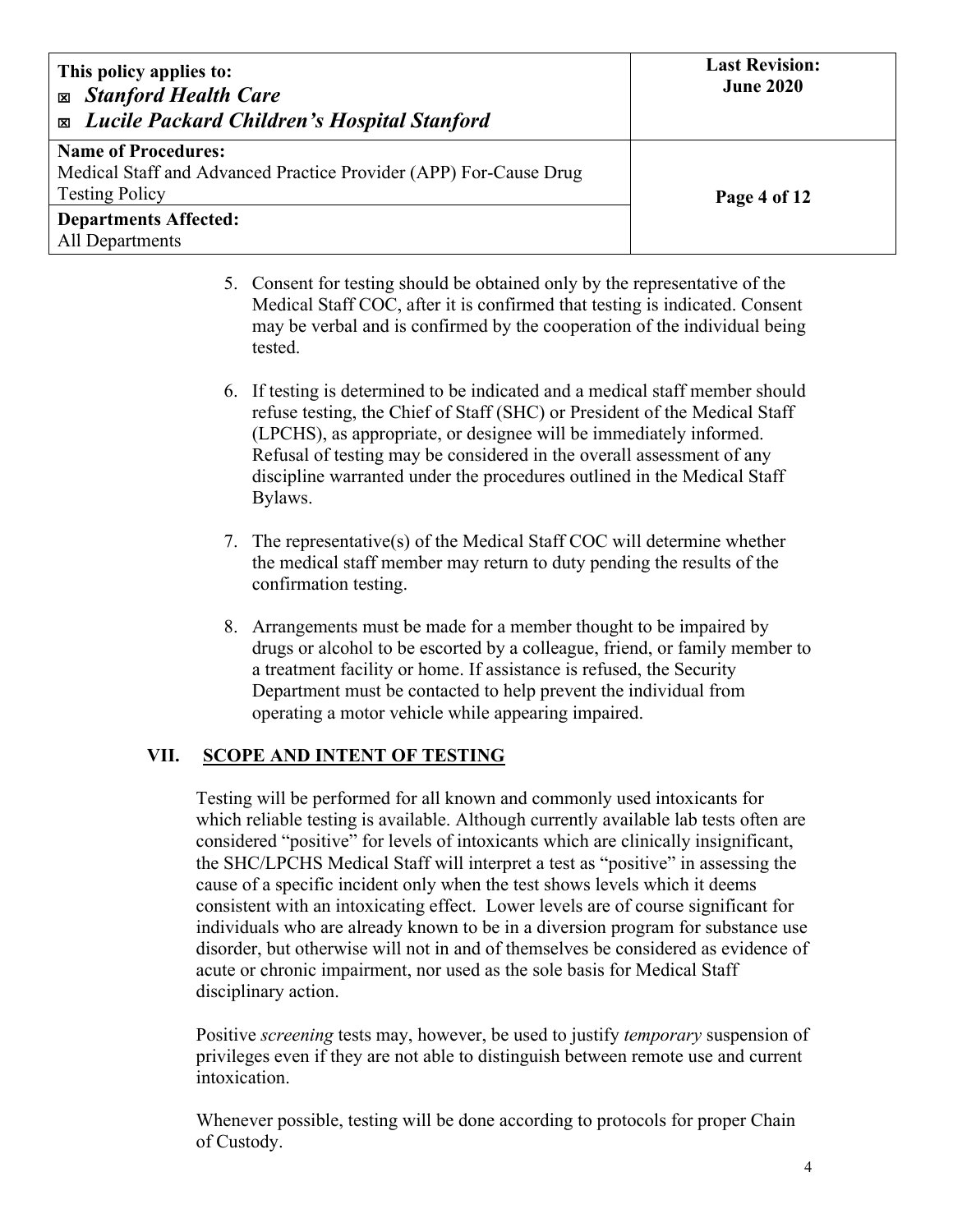| This policy applies to:<br><b>Exp. Stanford Health Care</b><br><b>Exable 21 Lucile Packard Children's Hospital Stanford</b> | <b>Last Revision:</b><br><b>June 2020</b> |
|-----------------------------------------------------------------------------------------------------------------------------|-------------------------------------------|
| <b>Name of Procedures:</b>                                                                                                  |                                           |
| Medical Staff and Advanced Practice Provider (APP) For-Cause Drug                                                           |                                           |
| <b>Testing Policy</b>                                                                                                       | Page 5 of 12                              |
| <b>Departments Affected:</b>                                                                                                |                                           |
| All Departments                                                                                                             |                                           |

# **VIII. CONFIDENTIALITY**

All SHC/LPCHS employees and medical staff representatives involved in any of the procedures outlined in this policy shall maintain confidentiality to protect the privacy of the possibly impaired medical staff member. Documentation of reports of possible impairment and subsequent procedures will be treated as strictly confidential medical staff documents. Information shall be released to other individuals or entities only on a need-to-know basis and only with the approval of the Chief of Staff and/or the Medical Executive Committee.

# **IX. APPEALS**

Corrective action and termination decisions will be guided by the Medical Staff Bylaws of SHC and/or LPCHS

### **X. DETAILED PROCEDURE (Appendix A)**

- 1. Activate Chain of Command (see **Appendix B**).
- 2. Contact OHS for drug testing immediately.
	- a) During weekday business hours 0730-0430, contact the OHS Director to initiate confidential testing.
	- b) Off-hours, weekends, and holidays, contact the OHS on-call staff at pager: **17849**.
	- c) Do not contact SHC Lab personnel.
	- d) Do not wait until the representative(s) of the Medical Staff COC arrives before contacting OHS.
- 3. Initiate immediate Chain of Custody for Drug Testing.
	- a) Consent for testing is obtained by the representative(s) of the Medical Staff COC. Verbal consent is acceptable.
	- b) Medical Staff member presents to the main Occupational Health Services office for drug testing accompanied by the representative(s) of the Medical Staff COC.
	- c) Medical Staff member or APP being screened will have a Breathalyzer test for alcohol.
	- d) Confirmation testing will be performed on urine and blood samples utilizing a confidential 5 digit EMP,##### coding system.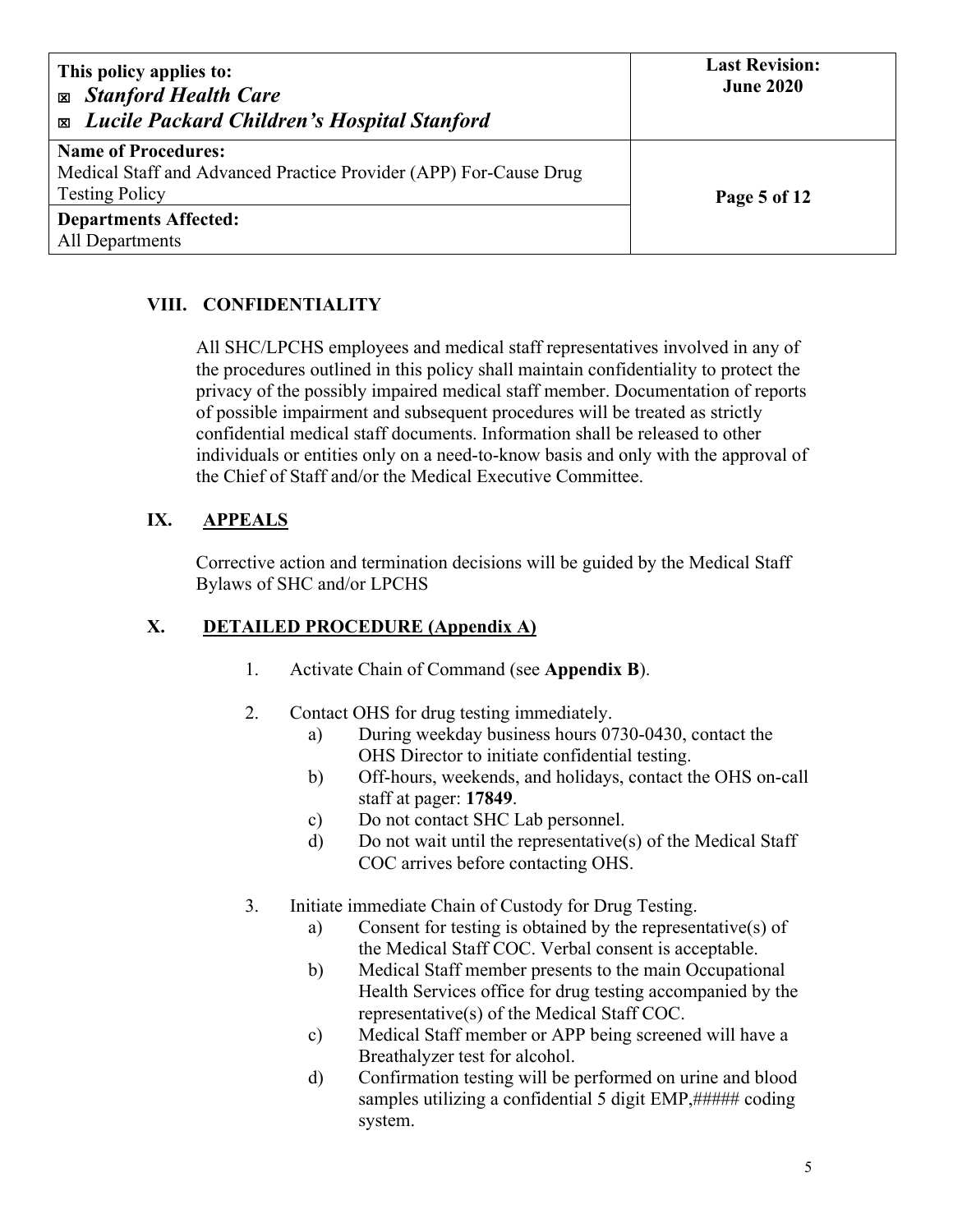| This policy applies to:<br><b>Exp. Stanford Health Care</b><br><b>Exable 21 Lucile Packard Children's Hospital Stanford</b> | <b>Last Revision:</b><br><b>June 2020</b> |
|-----------------------------------------------------------------------------------------------------------------------------|-------------------------------------------|
| <b>Name of Procedures:</b><br>Medical Staff and Advanced Practice Provider (APP) For-Cause Drug<br><b>Testing Policy</b>    | Page 6 of 12                              |
| <b>Departments Affected:</b><br>All Departments                                                                             |                                           |

| e) | Under direct supervision, utilizing betadine or other non-   |  |
|----|--------------------------------------------------------------|--|
|    | alcoholic prep, a serum alcohol level and Chain of Custody   |  |
|    | blood specimen are obtained.                                 |  |
| f) | A clean-catch urine sample is obtained. Submission of urine  |  |
|    | samples must be supervised unless provisions are in place to |  |

- eliminate use of adulterants.
- g) Specimens will be obtained, sealed and labeled in direct sight of the medical staff member or APP being tested.
- h) The urine samples will be picked up by designated courier.
- i) The Medical Staff member or APP, along with by the representative(s) of the Medical Staff COC, will be handed a copy of the coded label used for testing.
- j) Only OHS on-call, the medical staff member in question, and the Medical Staff COC representative(s) will be handed a copy of the Chain of Custody.
- 4. Records will be securely maintained in OHS.
- 5. Legal Chain of Custody confirmation testing will be obtained at the time of in-house confidential testing using U.S. Department of Transportation (DoT) approved sealed and labeled specimen containers.
	- a) Chain of Custody specimens must be labeled with either the individual's legal name and demographics; or the 5-digit EMP code.
	- b) Both blood and urine samples are to be obtained at the time of original submission.
	- c) Labeled and sealed specimen containers are to be transported via DHL Secure Delivery.
	- d) Certified testing will be performed at MedTox Laboratories, a certified Clinical Laboratory Improvement Amendments (CLIA) testing facility:

MedTox Laboratories, Inc. 432 West County Road D Saint Paul, MN 55112 Telephone: 866-593-0156

e) MedTox Laboratories will contact the Chain of Command representative(s) with the lab results. MedTox Laboratories will only release the lab test results to said representative(s).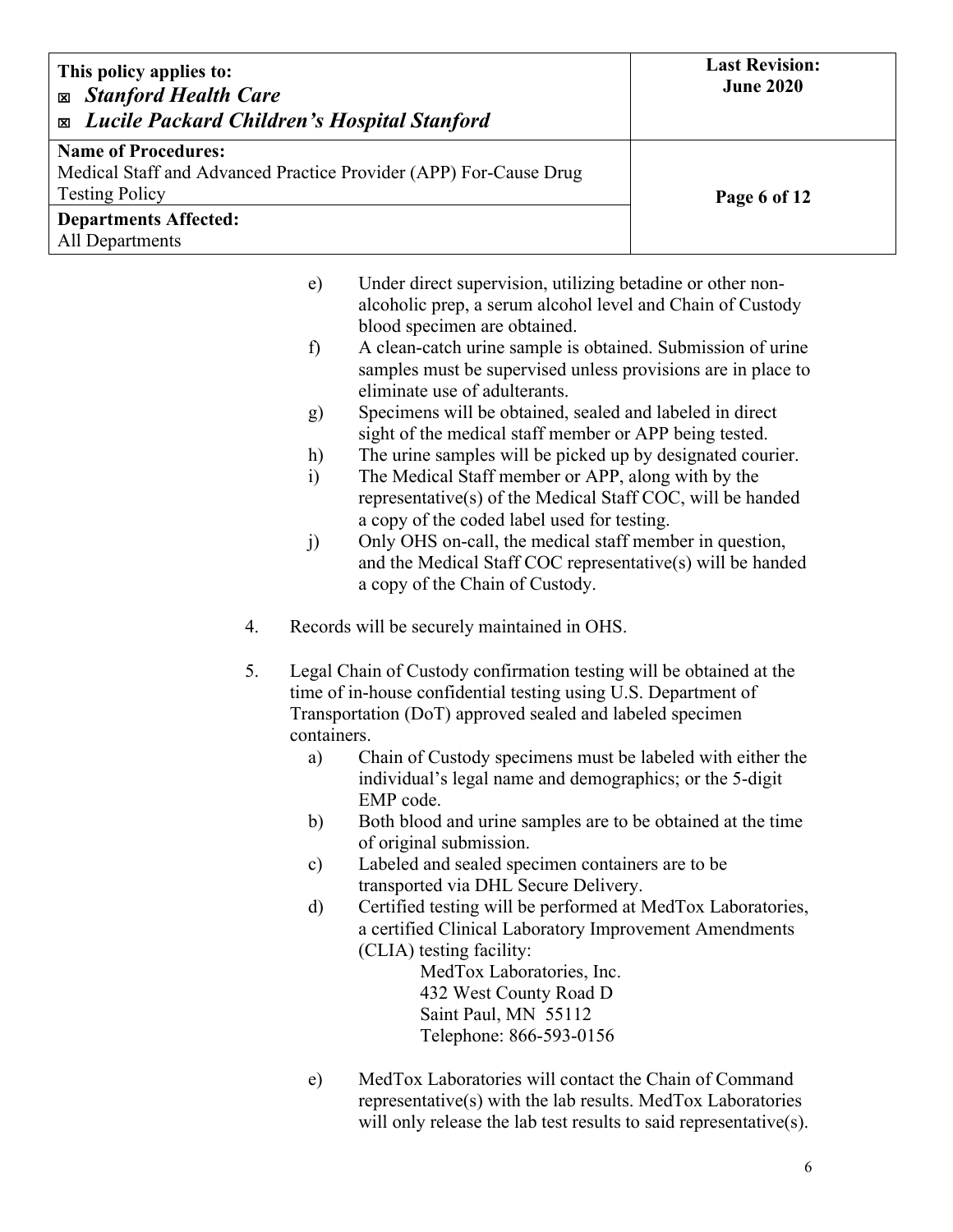| This policy applies to:<br><b>Exp. Stanford Health Care</b><br><b>Exable 2</b> Lucile Packard Children's Hospital Stanford | <b>Last Revision:</b><br><b>June 2020</b> |
|----------------------------------------------------------------------------------------------------------------------------|-------------------------------------------|
| <b>Name of Procedures:</b><br>Medical Staff and Advanced Practice Provider (APP) For-Cause Drug                            |                                           |
| <b>Testing Policy</b>                                                                                                      | Page 7 of 12                              |
| <b>Departments Affected:</b>                                                                                               |                                           |
| All Departments                                                                                                            |                                           |

6. In cases of indeterminate or contested results, repeat blood and urine samples will be obtained within 72 hours at an independent drug testing facility.

### **XI. APPEALS**

Corrective action and termination decisions will be determined by the hospital's Chief of Staff/Medical Staff Organization.

#### **DOCUMENT INFORMATION**

- A. Legal Authority/References
	- 1. Code of Federal Regulations (CFR) 49
	- 2. Medical Staff For-Cause Testing Policy
- B. Author/Original Date

This Policy was authored by the SHC/LPCHS Chief of Staff – Oct 2009

C. Gatekeeper of Original Document

The Director of Medical Staff Services (or designee), who will be responsible for initiating its review and revision. The Policy will reside in the Credentials Policy and Procedure Manual, a copy of which is kept in the Medical Staff Services Department.

D. Distribution and Training Requirements

The distribution and training requirements for this Policy will be handled through the Medical Staff Services Department.

E. Requirements For Review and Renewal

This Policy will be reviewed and/or revised every three years or as required by change of law or practice.

F. Local Approvals

SHC/LPCHS Wellbeing Committee 10/09, 3/13, 5/16, 4/20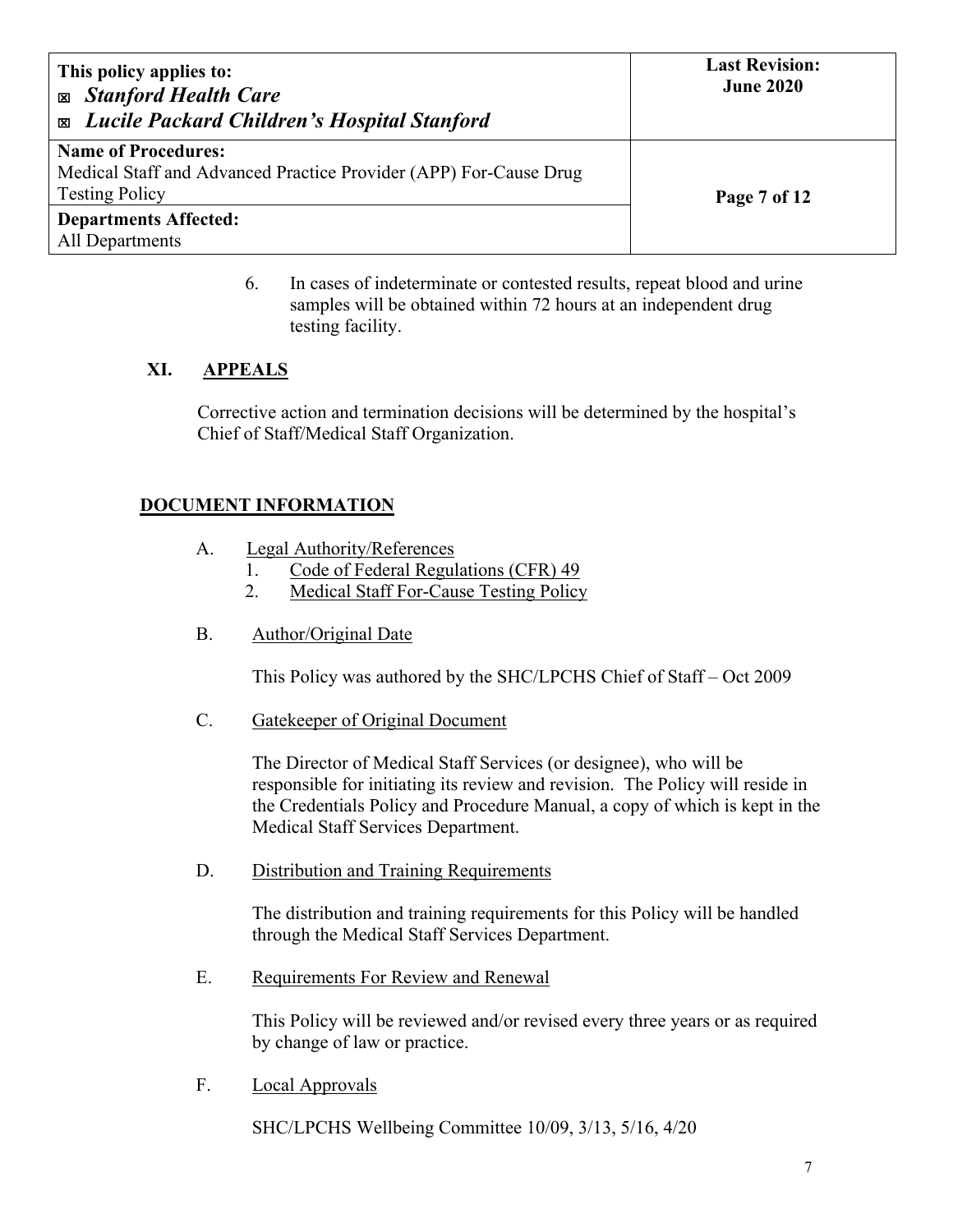| This policy applies to:<br><b>Exp. Stanford Health Care</b><br><b>Exable 21 Lucile Packard Children's Hospital Stanford</b> | <b>Last Revision:</b><br><b>June 2020</b> |
|-----------------------------------------------------------------------------------------------------------------------------|-------------------------------------------|
| <b>Name of Procedures:</b><br>Medical Staff and Advanced Practice Provider (APP) For-Cause Drug                             |                                           |
| <b>Testing Policy</b>                                                                                                       | Page 8 of 12                              |
| <b>Departments Affected:</b>                                                                                                |                                           |
| All Departments                                                                                                             |                                           |

G. MEC and Hospital Board Approvals SHC – MEC July 2010, 4/13, 7/16, 6/20 SHC – Hospital Board July 2010, 4/13, 7/16, 6/20 LPCHS Policy Committee – August 2010, 4/13, 7/16, 5/20 LPCHS – MEC – September 2010, 4/13, 71/6, 5/20 LPCHS – Hospital Board – September 2010, 4/13, 7/16, 5/20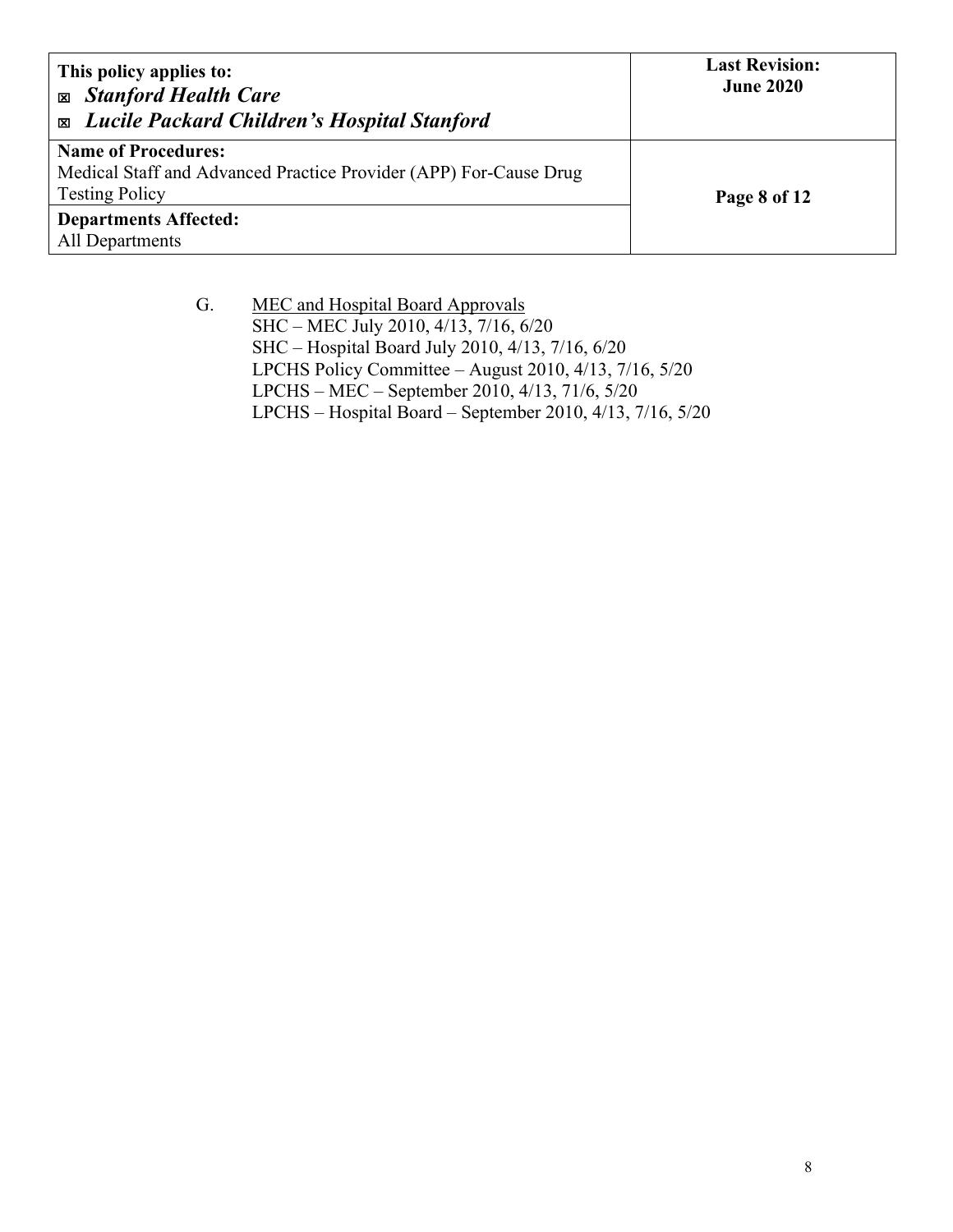| This policy applies to:<br><b>Exp. Stanford Health Care</b><br><b>Exable 21 Lucile Packard Children's Hospital Stanford</b> | <b>Last Revision:</b><br><b>June 2020</b> |
|-----------------------------------------------------------------------------------------------------------------------------|-------------------------------------------|
| <b>Name of Procedures:</b>                                                                                                  |                                           |
| Medical Staff and Advanced Practice Provider (APP) For-Cause Drug                                                           |                                           |
| <b>Testing Policy</b>                                                                                                       | Page 9 of 12                              |
| <b>Departments Affected:</b>                                                                                                |                                           |
| All Departments                                                                                                             |                                           |

# **APPENDIX A DETAILED PROCEDURE**

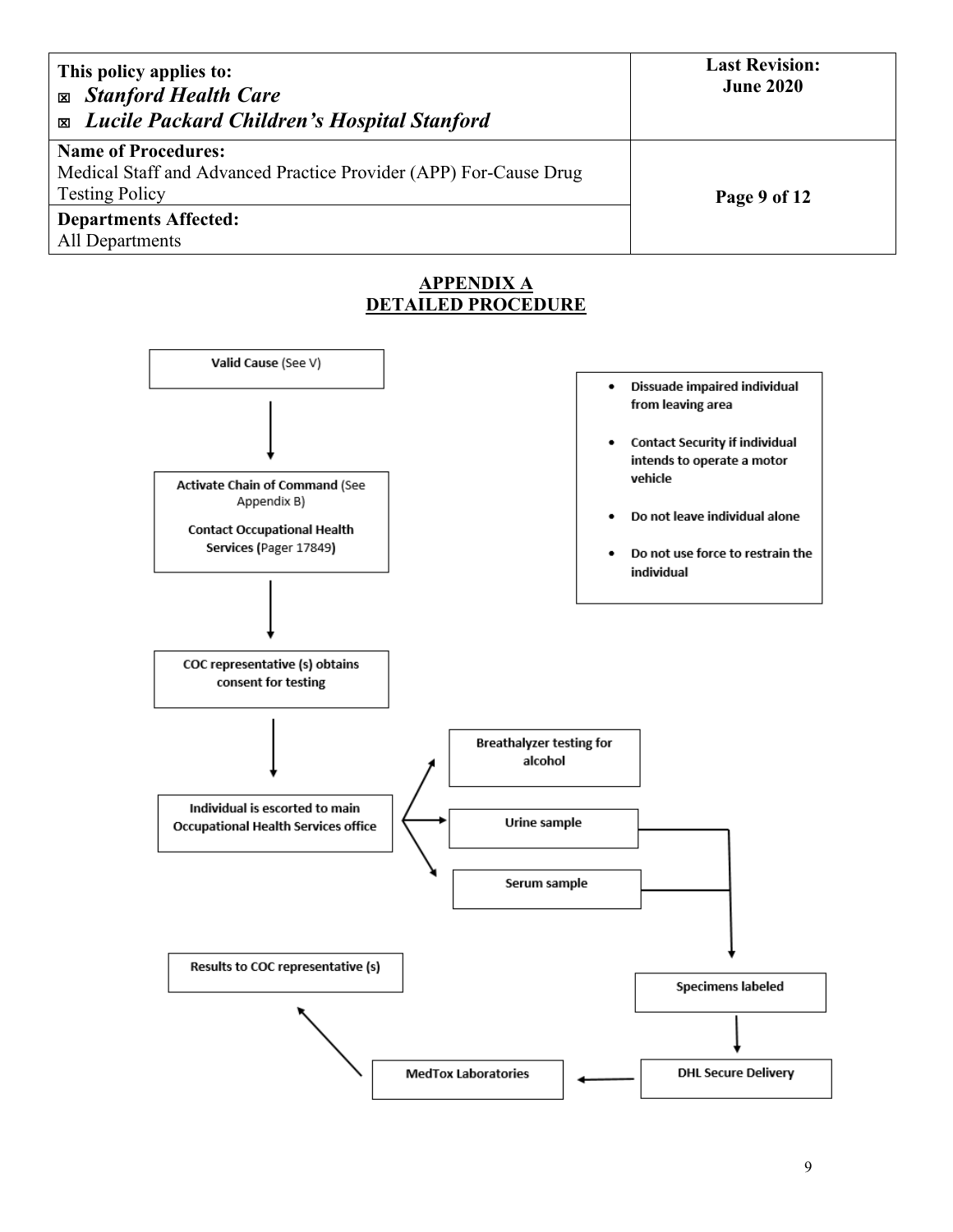| This policy applies to:<br><b>Exp. Stanford Health Care</b><br><b>Exable 2</b> Lucile Packard Children's Hospital Stanford | <b>Last Revision:</b><br><b>June 2020</b> |
|----------------------------------------------------------------------------------------------------------------------------|-------------------------------------------|
| <b>Name of Procedures:</b><br>Medical Staff and Advanced Practice Provider (APP) For-Cause Drug<br><b>Testing Policy</b>   | Page 10 of 12                             |
| <b>Departments Affected:</b><br>All Departments                                                                            |                                           |

#### **APPENDIX B CHAIN OF COMMAND ACTIVATION for FOR-CAUSE TESTING**

The Chain of Command (COC) refers to individuals who are authorized to determine whether testing of a medical staff member is indicated, according to the For-Cause Testing Policy. Members include all elected leaders of the medical staff, certain unelected medical staff leaders, the Administrator on Duty (AOD) and the Chief Medical Officer of SHC/LPCHS.

Determinations that for-cause testing is indicated should normally be made by two persons on the COC list, at least one of whom should be an *elected* leader of the medical staff. However, if a good faith effort to contact a second COC member is unsuccessful and threatens to significantly delay testing, for-cause testing may then be invoked by a single member of the COC or an unelected medical staff leader (i.e. Division Chief or Medical Director).

Consent for testing should be obtained only by a member of the COC, after it is confirmed that testing is indicated. Verbal consent is acceptable.

This list, with contact information, will be kept current by the Medical Staff Office and provided to the Occupational Health and Safety Office, Security, and the Paging office. Thus, one or more of the following individuals should always be readily available:

### CHAIN OF COMMAND (COC)

### PRIMARY CALL LIST (ELECTED MEMBERS)

Chief of Staff (SHC) Immediate Past Chief of Staff (SHC) Vice Chief of Staff (SHC) President of the Medical Staff (LPCHS) Vice President of the Medical Staff (LPCHS) Medical Control Physician On-Call (LPCHS) Chief Medical Officer (SHC or LPCHS) Care Improvement Committee Chair QIPSC Chair C&P Chair